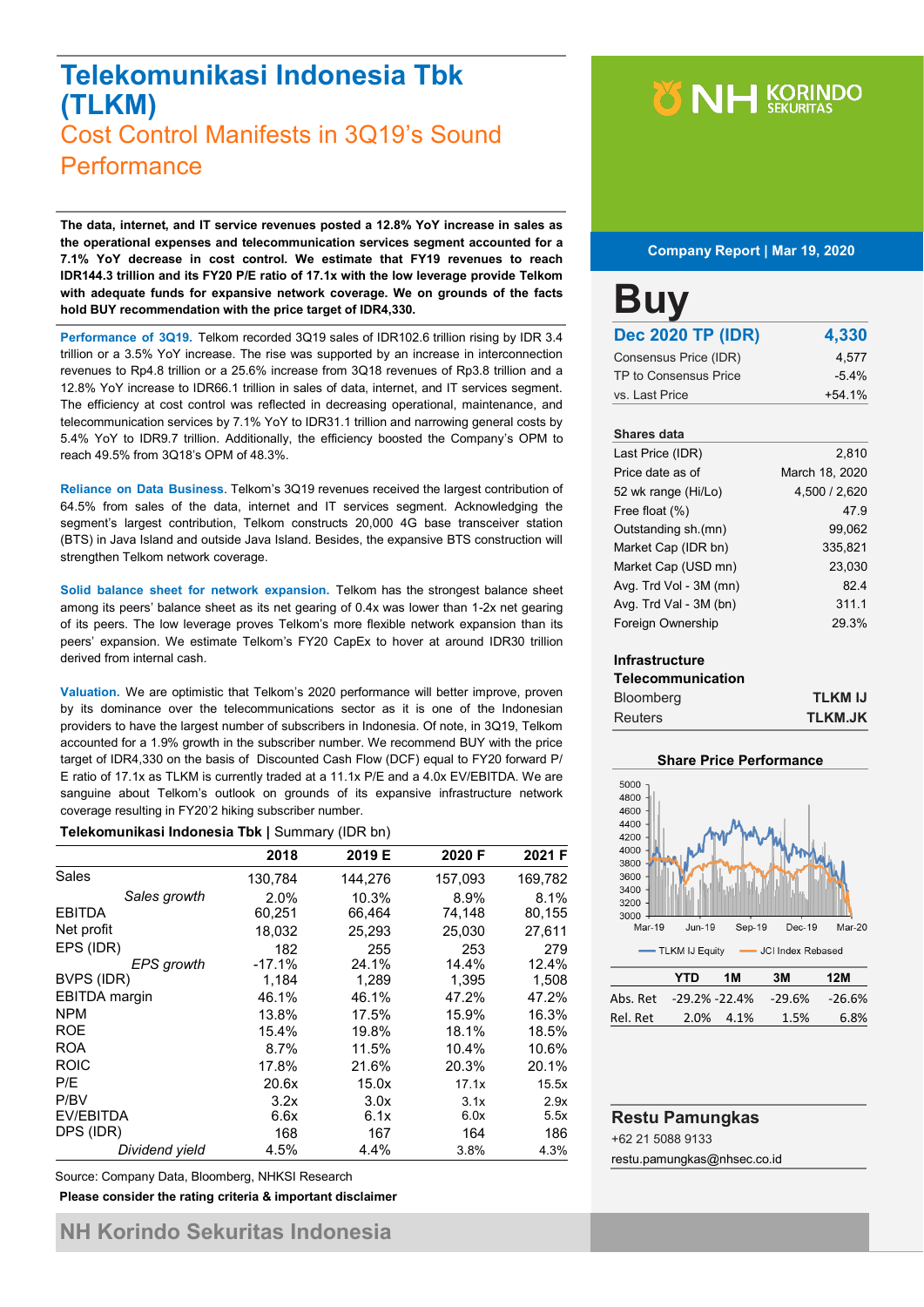# Performance Highlights





Source: Company, NHKSI Research



**Revenue Contributions YoY** | 9M18 - 9M19

Source: Company, NHKSI Research

### **Traffic (TB) and Yield (IDR/MB)** | 2016 - 2021F



Source: Company, NHKSI Research

### **Infrastructure BTS and Customers** | 2014 - 9M19



Source: Company, NHKSI Research

### **DER and DAR** | 2016 - 2021F



Source: Company, NHKSI Research

#### **Current Ratio and Quick Ratio** | 2016 - 2021F



Source: Company, NHKSI Research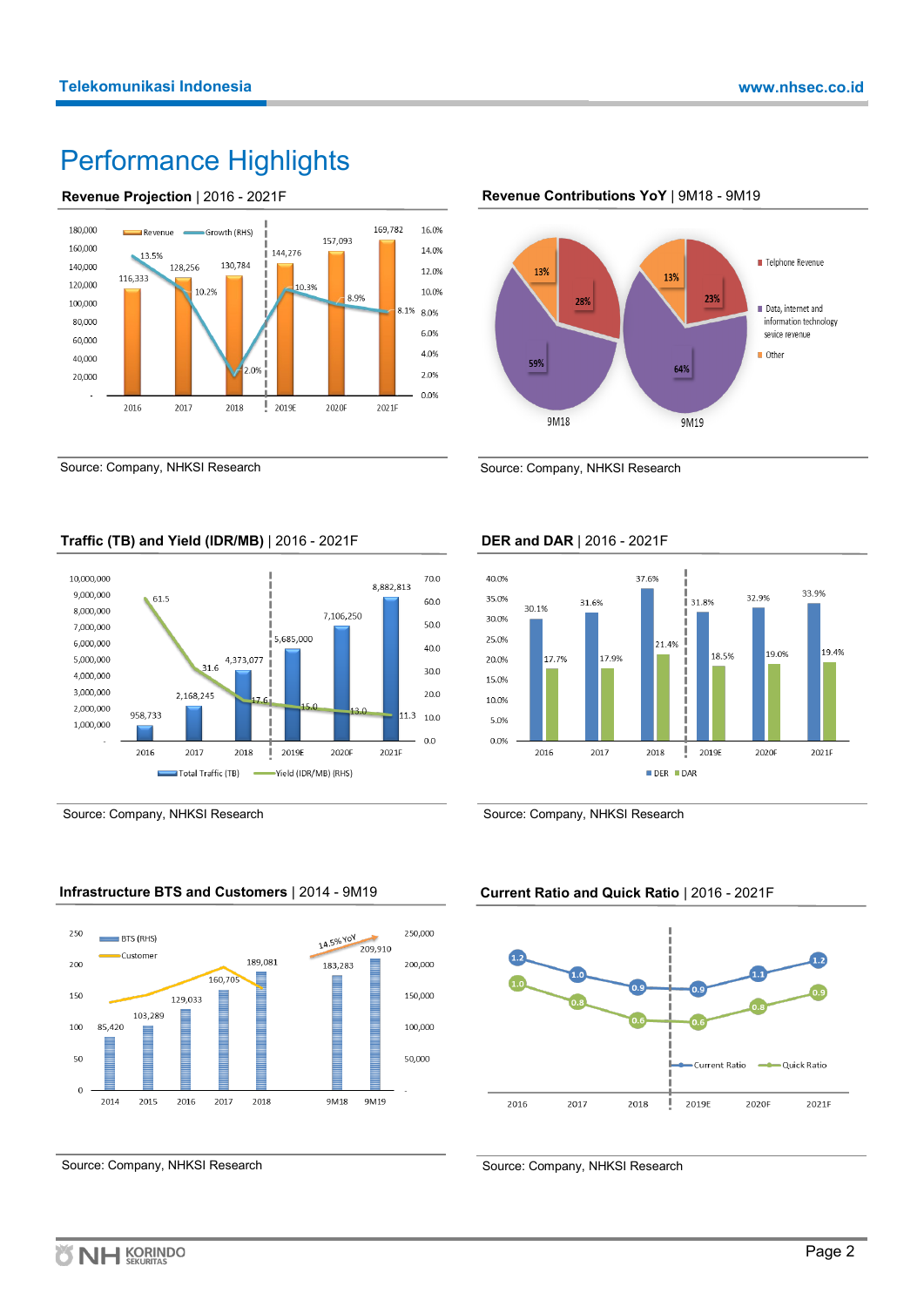

#### **Market Cap.** | 2017 - 9M19 **Net Profit Margin** | 2015 - 9M19



Source: Company, NHKSI Research Source: Company, NHKSI Research

#### **Revenue Growth** | 2015 - 9M19



Source: Company, NHKSI Research

#### **3Q19 review (IDR bn)**

|                     | 3Q18   | 4Q18   | <b>1Q19</b> | 2Q19   |        |          | 3Q19    |         |          | 4Q19E  |
|---------------------|--------|--------|-------------|--------|--------|----------|---------|---------|----------|--------|
|                     |        |        |             |        | Actual | Estimate | y-y     | $q - q$ | surprise |        |
| <b>Sales</b>        | 34.835 | 31,581 | 34,840      | 34.505 | 33,286 | 33,286   | $-4.4%$ | $-3.5%$ | $-1.6%$  | 41,645 |
| <b>Gross Profit</b> | 34.835 | 31,581 | 34.840      | 34,505 | 33,286 | 33.286   | $-4.4%$ | $-3.5%$ | $-1.6%$  | 41,645 |
| <b>EBIT</b>         | 11.342 | 8,612  | 10.878      | 7,222  | 11,244 | 11.694   | $-0.9%$ | 10.4%   | $-3.8%$  | 15,600 |
| <b>EBIT Margin</b>  | 32.6%  | 27.6%  | 33.6%       | 22.6%  | 33.8%  | 34.6%    | 3.7%    | 14.5%   | $-2.3%$  | 37.5%  |
| <b>EBITDA</b>       | 16.884 | 14,830 | 16,116      | 12,227 | 17,036 | 15,545   | 0.9%    | 6.4%    | 9.6%     | 15,751 |
| <b>EBIT Margin</b>  | 48.5%  | 47.5%  | 49.8%       | 38.2%  | 51.2%  | 46.0%    | 5.6%    | 10.3%   | 11.4%    | 37.8%  |
| <b>Net Profit</b>   | 5.534  | 3.800  | 10.784      | 4,854  | 5,381  | 3,539    | $-2.8%$ | 10.9%   | 52.0%    | 8,834  |
| <b>Net Margin</b>   | 15.9%  | 14.4%  | 17.7%       | 9.3%   | 16.2%  | 10.5%    | 1.8%    | 14.9%   | 54.5%    | 21.2%  |

Source: Bloomberg, NHKSI research

### **TLKM Blended ARPU '000/mth** | 2016 - 2021F



Source: Company, NHKSI Research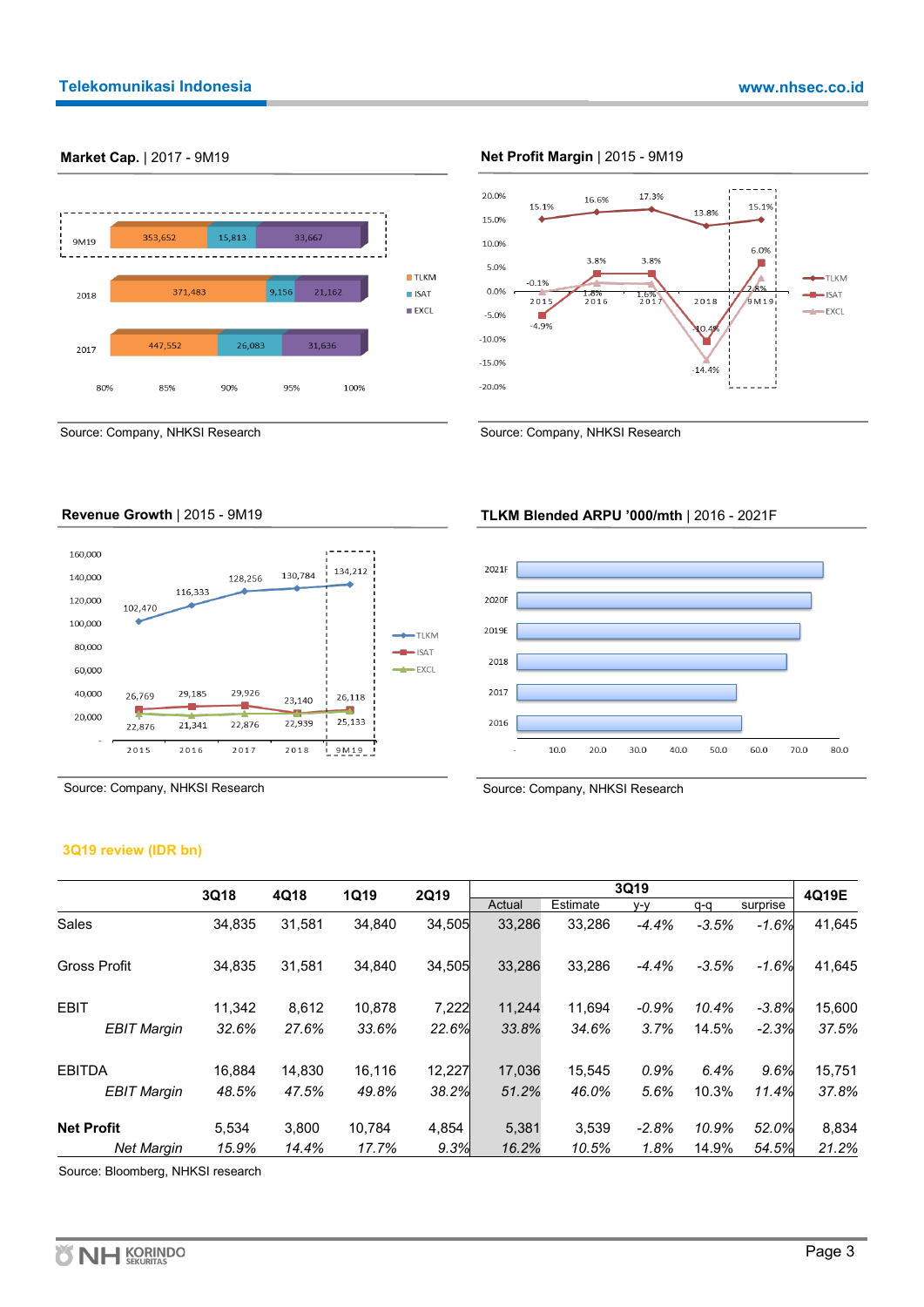# TLKM at A Glance

PT Telkom Indonesia (Persero) Tbk (Telkom) is a state-owned information and communication technology enterprise and operates telecommunication network coverage in Indonesia. The Indonesian Government to own 52.9% of Telkom's stocks is the major stockholder, and the remaining stocks of 47.91% are owned by the public. Telkom's stocks listed as "TLKM" are traded on the Indonesia Stock Exchange (IDX), and its stocks listed as TLK are traded on the New York Stock Exchange (NYSE).

TelkomGroup endeavors to transform into a digital telecommunication company by means of implementing customers-oriented business and operational strategies. The transformation better improves its performance as it develops into leaner more agile organization so that fast adaptation to the rapid changes in the telecommunication industry is achievable. Its transformed organization is expected to efficiently and effectively provide quality customer experiences.

TelkomGroup categorizes its businesses into 3 Digital Business Domains as follows 1) Digital Connectivity (Fiber to the x (FTTx), 5G, Software Defined Networking (SDN)/ Network Function Virtualization (NFV)/ Satellite); 2) Digital Platform (Data Center, Cloud, Internet of Things (IoT), Big Data/ Artificial Intelligence (AI), Cybersecurity); and 3) Digital Services (Enterprise, Consumer). It, until September 2019, accounted for 170.9 million subscribers or a 1.9% YoY increase and 6.5 million subscribers of IndiHome or a 38.3% YoY surge

#### **TLKM Competitiveness in Southeast Asia**

Telkom is an Indonesian leading telecommunication provider having the second's largest market cap. in Southeast Asia after Singtel Singapore. TLKM's 16.2x P/E ratio and 21.3% ROE falls short in the average P/E ratio of 18.9x and ROE of 34.4% of ASEAN-based telecommunication industry. That is a credible proof of its performance which is as sound as its ASEAN peers performance, and Its double-digit net profit margin of 15.1%, indeed, is an achievement.

| Company                      | <b>Market</b><br>Cap<br>(USD mn) | <b>Asset</b><br>(USD mn) | <b>Sales</b><br><b>LTM</b><br>(USD mn) | <b>Net Profit</b><br><b>LTM</b><br>(USD mn) | <b>Net Profit</b><br>Growth<br><b>LTM</b> | <b>Net</b><br><b>Margin</b> | <b>ROE</b><br><b>LTM</b> | P/E<br><b>LTM</b> | P/BV  |
|------------------------------|----------------------------------|--------------------------|----------------------------------------|---------------------------------------------|-------------------------------------------|-----------------------------|--------------------------|-------------------|-------|
| <b>Indonesia</b>             |                                  |                          |                                        |                                             |                                           |                             |                          |                   |       |
| <b>TLKM</b>                  | 22,539                           | 14,292                   | 9,372                                  | 1,415                                       | 9.8%                                      | 15.1%                       | 21.3%                    | 16.2x             | 3.3x  |
| <b>EXCL</b>                  | 1,370                            | 4,530                    | 1,777                                  | 50                                          | <b>NA</b>                                 | 2.8%                        | 3.8%                     | 28.1x             | 1.0x  |
| <b>ISAT</b>                  | 641                              | 4,536                    | 1,847                                  | 111                                         | <b>NA</b>                                 | 6.0%                        | 13.1%                    | 5.9x              | 0.7x  |
| <b>Singapore</b>             |                                  |                          |                                        |                                             |                                           |                             |                          |                   |       |
| Singtel                      | 31,928                           | 36,094                   | 12,452                                 | 933                                         | $-58.8%$                                  | 7.5%                        | 4.6%                     | 35.1x             | 1.7x  |
| <b>Malaysia</b>              |                                  |                          |                                        |                                             |                                           |                             |                          |                   |       |
| Maxis                        | 9,628                            | 5,241                    | 2,248                                  | 367                                         | $-14.7%$                                  | 16.3%                       | 21.4%                    | 27.1x             | 5.8x  |
| DiGi.Com                     | 7,676                            | 1,992                    | 1,520                                  | 346                                         | $-7.0%$                                   | 22.8%                       | 214.9%                   | 22.8x             | 49.6x |
| Axiata Group                 | 8,467                            | 16,290                   | 5,935                                  | 330                                         | <b>NA</b>                                 | 5.6%                        | 8.1%                     | 26.4x             | 2.2x  |
| <b>Thailand</b>              |                                  |                          |                                        |                                             |                                           |                             |                          |                   |       |
| <b>Advanced Info Service</b> | 16,029                           | 9,735                    | 5,829                                  | 1,005                                       | 5.1%                                      | 17.2%                       | 49.2%                    | 16.2x             | 7.3x  |
| <b>True Corp</b>             | 2,828                            | 17,610                   | 4,541                                  | 182                                         | $-19.9%$                                  | 4.0%                        | 4.4%                     | 15.2x             | 0.7x  |
| Total Access Comm.           | 2,246                            | 5,624                    | 2,615                                  | 175                                         | <b>NA</b>                                 | 6.7%                        | 23.1%                    | 13.1x             | 2.8x  |
| <b>Phillipine</b>            |                                  |                          |                                        |                                             |                                           |                             |                          |                   |       |
| <b>PLDT</b>                  | 4,135                            | 10,355                   | 3,268                                  | 428                                         | 17.0%                                     | 13.1%                       | 19.8%                    | 9.6x              | 1.9x  |
| Globe Telecom                | 4,524                            | 6,002                    | 3,219                                  | 430                                         | 21.8%                                     | 13.4%                       | 28.8%                    | 10.7x             | 2.9x  |
| Source: Bloomberg            |                                  |                          |                                        |                                             |                                           |                             |                          |                   |       |

#### **ASEAN Telecommunication Operators**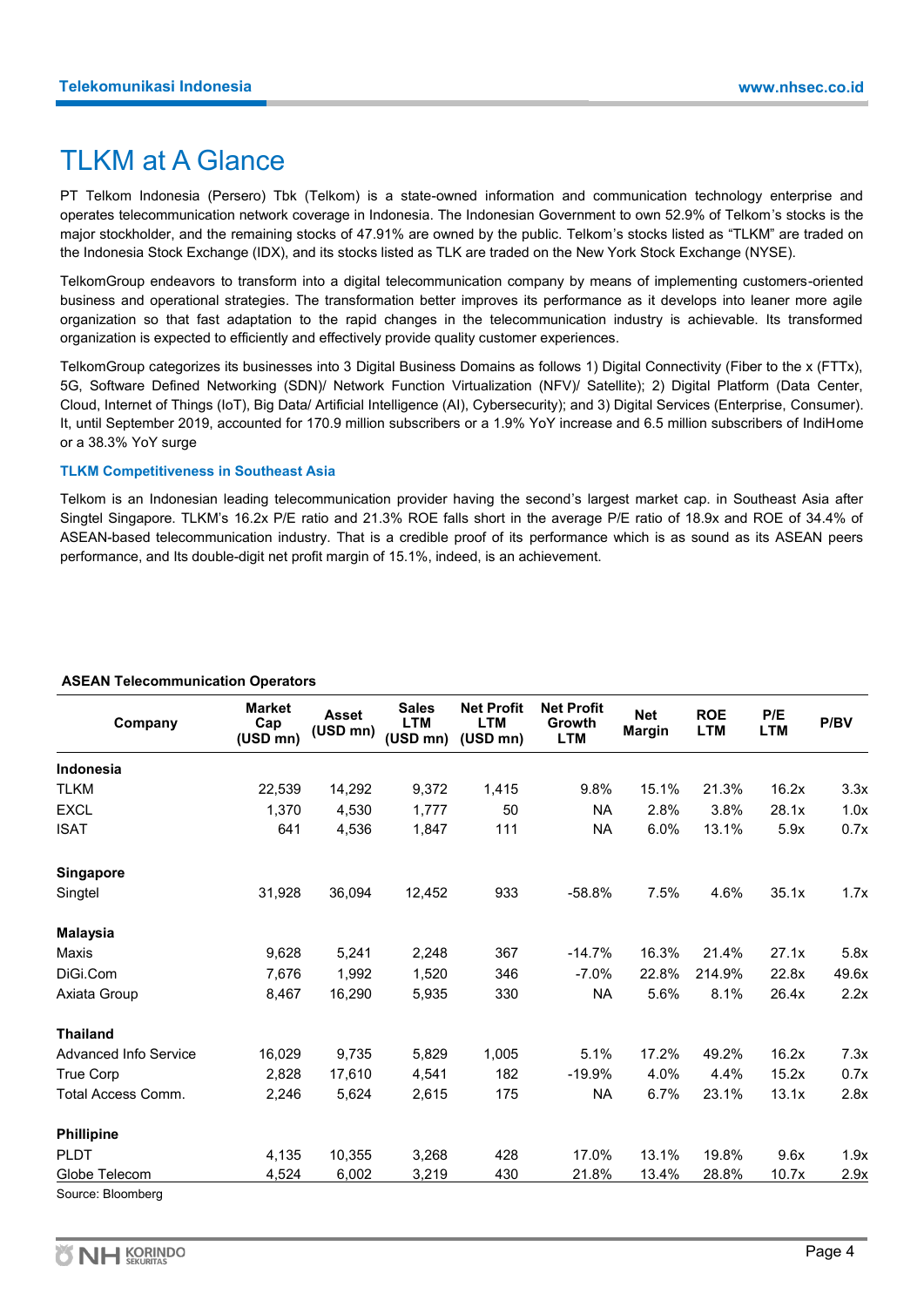# Multiple Valuation

**Forward P/E band** | Last 3 years







Source: NHKSI research

# Rating and Target Price Update

#### **Target Price**

| <b>Date</b> | Rating | <b>Target Price</b> | Last Price | Consensus | vs Last Price | <b>vs Consensus</b> |
|-------------|--------|---------------------|------------|-----------|---------------|---------------------|
| 03/18/2020  | Buv    | 4.330 (Dec 2020)    | 2.810      | 4.577     | +54.1%        | -5.4%               |

Source: NHKSI research, Bloomberg





#### **Closing and Target Price**

Source: NHKSI research



Source: NHKSI research

### **NH Korindo Sekuritas Indonesia (NHKSI) stock ratings**

- 1. Period: End of year target price<br>2. Rating system based on a stock
- Rating system based on a stock's absolute return from the date of publication
	- Buy : Greater than  $+15%$ <br>Hold : -15% to  $+15%$
	- $: -15\%$  to  $+15\%$
	- Sell : Less than -15%